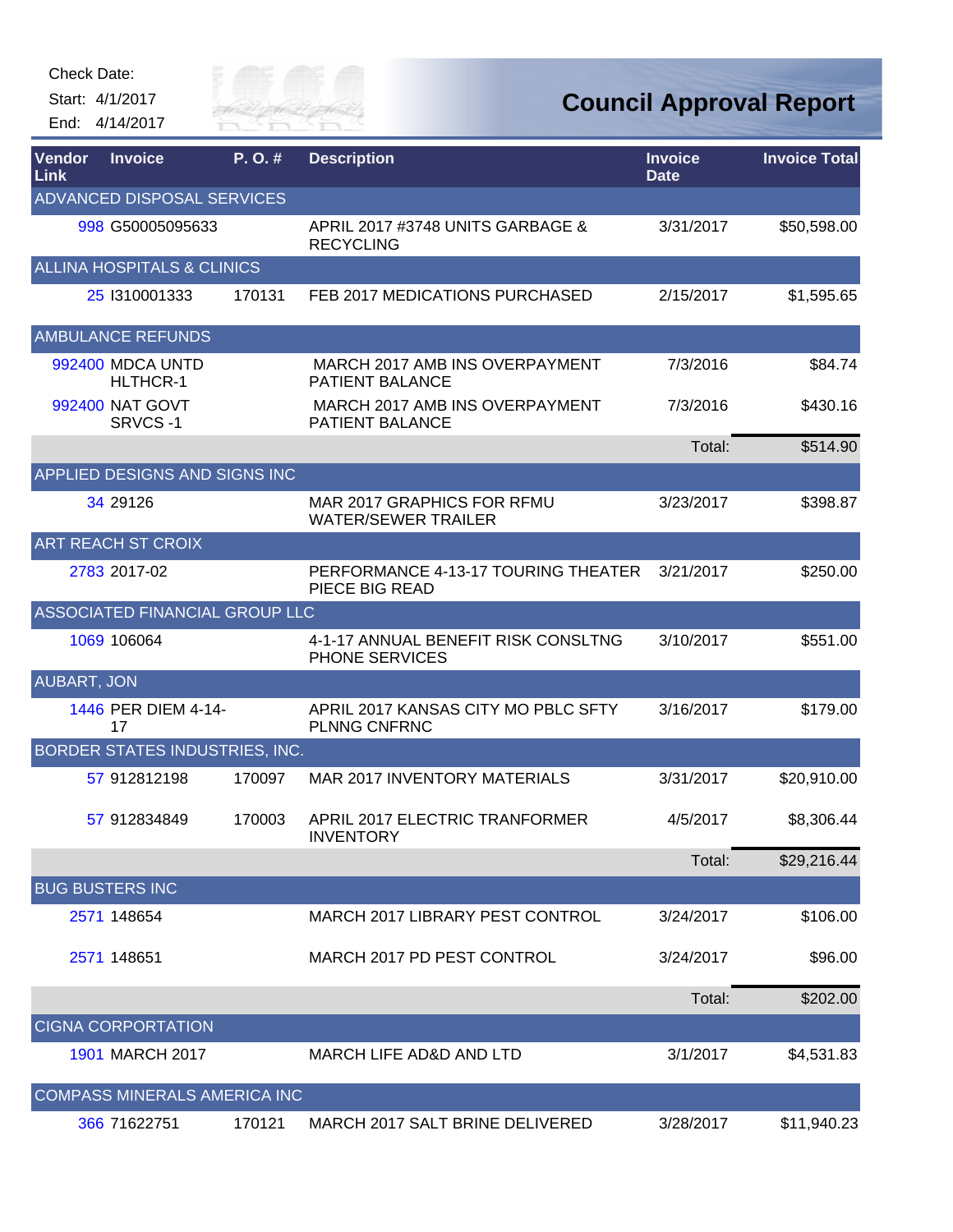| Check Date: |  |
|-------------|--|
|-------------|--|

Start: 4/1/2017 End: 4/14/2017



## **Council Approval Report**

| Vendor<br>Link       | <b>Invoice</b>                        | P.O.#  | <b>Description</b>                                                             | <b>Invoice</b><br><b>Date</b> | <b>Invoice Total</b> |
|----------------------|---------------------------------------|--------|--------------------------------------------------------------------------------|-------------------------------|----------------------|
|                      | CORPORATE FLEET SERVICES, INC         |        |                                                                                |                               |                      |
|                      | 2786 82253                            | 170129 | MARCH 2017 1ST MONTH PYMNT / INTIAL<br><b>INSTLMNT PYMNT PD LEASE VEHICLES</b> | 3/30/2017                     | \$2,310.14           |
|                      | <b>CRIME STOPPERS MN</b>              |        |                                                                                |                               |                      |
|                      | 2789 MARCH 2017<br><b>ANNUAL</b>      |        | MARCH 2017 ANNUAL INVOICE FOR<br><b>PARTNERSHIP PRGRM</b>                      | 3/29/2017                     | \$150.00             |
|                      | DELTA DENTAL OF WISCONISN INC         |        |                                                                                |                               |                      |
|                      | 2572 1017604 APRIL<br>2017            |        | APRIL 2017 VISION COVERAGE                                                     | 4/1/2017                      | \$699.39             |
|                      | <b>ELSTER SOLUTIONS CORP</b>          |        |                                                                                |                               |                      |
|                      | 1536 9000074474                       | 170069 | APRIL 2017 ELCTRIC METERS                                                      | 4/5/2017                      | \$12,280.00          |
|                      | EO JOHNSON CO INC                     |        |                                                                                |                               |                      |
|                      | 98 100356382                          |        | MARCH 2017 EO JOHNSON PD BASE<br><b>PAYMENT</b>                                | 3/6/2017                      | \$105.00             |
|                      | 98 20288828                           |        | MARCH 2017 RICOH COPIER PD STANDARD<br><b>PAYMENT</b>                          | 3/6/2017                      | \$151.50             |
|                      |                                       |        |                                                                                | Total:                        | \$256.50             |
|                      | <b>EXPRESS PERSONNEL SERVICES</b>     |        |                                                                                |                               |                      |
|                      | 109 18655715-3                        | 170085 | MARCH 2017 SEASONAL LABOR GIS<br>TECH'S 39.25hrs                               | 3/21/2017                     | \$667.40             |
|                      | <b>FARRELL EQUIPMENT &amp; SUPPLY</b> |        |                                                                                |                               |                      |
|                      | 1103 861243                           |        | MARCH 2017 GRADE RODS FOR OPEN<br><b>HOUSE</b>                                 | 3/28/2017                     | \$56.99              |
|                      | <b>FBG SERVICE CORPORATION</b>        |        |                                                                                |                               |                      |
|                      | 364 794817                            | 170103 | MARCH 2017 MONTHLY CLEANING                                                    | 3/31/2017                     | \$4,529.79           |
| <b>GOLDEN, CHUCK</b> |                                       |        |                                                                                |                               |                      |
|                      | 770 PER DIEM 4-14-<br>17              |        | APRIL 2017 WAHI INVSTGTRS CNFRNC<br><b>KOHLER WI</b>                           | 2/7/2017                      | \$154.50             |
|                      | <b>HEALTH PARTNERS</b>                |        |                                                                                |                               |                      |
|                      | 356 APRIL 2017                        |        | APRIL 2017 HEALTH/DENTAL INSURANCE                                             | 4/1/2017                      | \$142,545.18         |
| <b>HOVEL, DAVID</b>  |                                       |        |                                                                                |                               |                      |
|                      | 403 PER DIEM 4-14-<br>17              |        | APRIL 2017 GREEN BAY WI BLDG<br><b>INSPCTRS CNFRNC</b>                         | 2/7/2017                      | \$92.50              |
|                      | <b>HUEBSCH LAUNDRY COMPANY</b>        |        |                                                                                |                               |                      |
|                      | 146 3833984                           | 170032 | WEEK OF 3-8-17 HUEBSCH WATER<br><b>UNIFORMS</b>                                | 3/8/2017                      | \$38.13              |
|                      | 146 3834625                           |        | WEEK OF 3-08-17 LIBRARY<br><b>BRUSHMATS/LINENS</b>                             | 3/8/2017                      | \$68.98              |
|                      | 146 3837793                           | 170031 | WEEK OF 3-15-17 HUEBSCH UNIFORMS<br><b>ELECTRIC</b>                            | 3/15/2017                     | \$189.94             |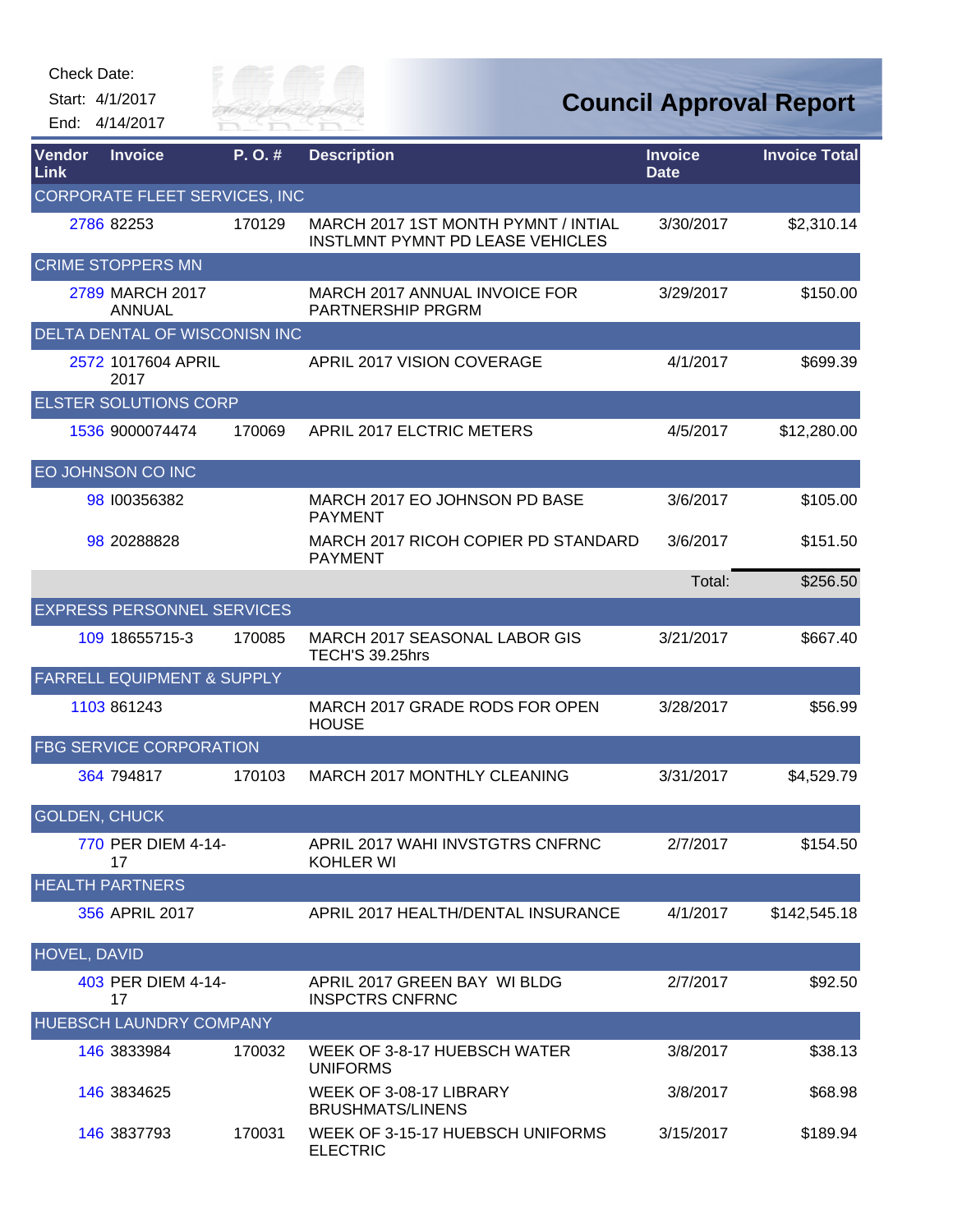Check Date:

Start: 4/1/2017

End: 4/14/2017



## **Council Approval Report**

| <b>Vendor</b><br><b>Link</b> | <b>Invoice</b>                 | P.O.#  | <b>Description</b>                                   | <b>Invoice</b><br><b>Date</b> | <b>Invoice Total</b> |
|------------------------------|--------------------------------|--------|------------------------------------------------------|-------------------------------|----------------------|
|                              | 146 3837794                    | 170032 | WEEK OF 3-15-17 HUEBSCH WATER<br><b>UNIFORMS</b>     | 3/15/2017                     | \$38.13              |
|                              | 146 3837796                    | 170027 | WEEK OF 3-15-17 HUEBSCH WWTP<br><b>UNIFORMS</b>      | 3/15/2017                     | \$34.47              |
|                              | 146 3839507                    | 170032 | 2017 HUEBSCH WATER UNIFORMS CREDIT<br>FOR RTRND ITMS | 3/22/2017                     | $-$148.75$           |
|                              | 146 3841660                    | 170031 | WEEK OF 3-22-17 HUEBSCH UNIFORMS<br><b>ELECTRIC</b>  | 3/22/2017                     | \$189.94             |
|                              | 146 3841661                    | 170032 | WEEK OF 3-22-17 HUEBSCH WATER<br><b>UNIFORMS</b>     | 3/22/2017                     | \$38.13              |
|                              | 146 3841663                    | 170027 | WEEK OF 3-22-17 HUEBSCH WWTP<br><b>UNIFORMS</b>      | 3/22/2017                     | \$34.47              |
|                              | 146 3842318                    |        | WEEK OF 3-22-17 LIBRARY<br><b>BRUSHMATS/LINENS</b>   | 3/22/2017                     | \$89.36              |
|                              | 146 3845543                    | 170031 | WEEK OF 3-29-17 HUEBSCH UNIFORMS<br><b>ELECTRIC</b>  | 3/29/2017                     | \$189.94             |
|                              | 146 3845544                    | 170032 | WEEK OF 3-29-17 HUEBSCH WATER<br><b>UNIFORMS</b>     | 3/29/2017                     | \$38.13              |
|                              | 146 3845546                    | 170027 | WEEK OF 3-29-17 HUEBSCH WWTP<br><b>UNIFORMS</b>      | 3/29/2017                     | \$34.47              |
|                              | 146 3846214                    |        | WEEK OF 3-29-17 PW BRUSHMATS/LINENS                  | 3/29/2017                     | \$47.96              |
|                              | 146 3846222                    |        | WEEK OF 3-29-17 CITY HALL<br><b>BRUSHMATS/LINENS</b> | 3/29/2017                     | \$37.48              |
|                              | 146 3846201                    |        | WEEK OF 3-29-17 PD BRUSHMATS/LINENS                  | 3/29/2017                     | \$57.64              |
|                              |                                |        |                                                      | Total:                        | \$978.42             |
|                              | HUMANE SOCIETY OF GOODHUE      |        |                                                      |                               |                      |
| 737 633                      |                                |        | NOV 21 2016 DOG PICKED UP 500 CLARK<br><b>ST</b>     | 2/17/2017                     | \$65.00              |
| <b>INFOSEND INC</b>          |                                |        |                                                      |                               |                      |
|                              | 150 119180                     | 170055 | MARCH 2017 RFMU MONTHLY STATEMENT<br><b>SERVICES</b> | 3/31/2017                     | \$3,057.41           |
| <b>INGLI AUTO INC</b>        |                                |        |                                                      |                               |                      |
|                              | 354 51350                      |        | <b>MARCH 2017 SNOW PARTS</b>                         | 3/22/2017                     | \$186.00             |
|                              | <b>INTERSTATE CAPITAL CORP</b> |        |                                                      |                               |                      |
| 2634 6339                    |                                | 170117 | WEEK OF 3-12-17 GIS INTERN 35hrs                     | 3/15/2017                     | \$666.35             |
|                              | 2634 63687                     | 170117 | WEEK OF 3-19-17 GIS INTERN 33hrs                     | 3/22/2017                     | \$628.27             |
| 2634 6394                    |                                | 170117 | WEEK ENDING 3-26-17 GIS INTERN<br>40hrs              | 3/29/2017                     | \$761.54             |
| 2634 6422                    |                                | 170117 | WEEK ENDING 4-2-17 GIS INTERN 40hrs                  | 4/5/2017                      | \$761.54             |

Total: \$2,817.70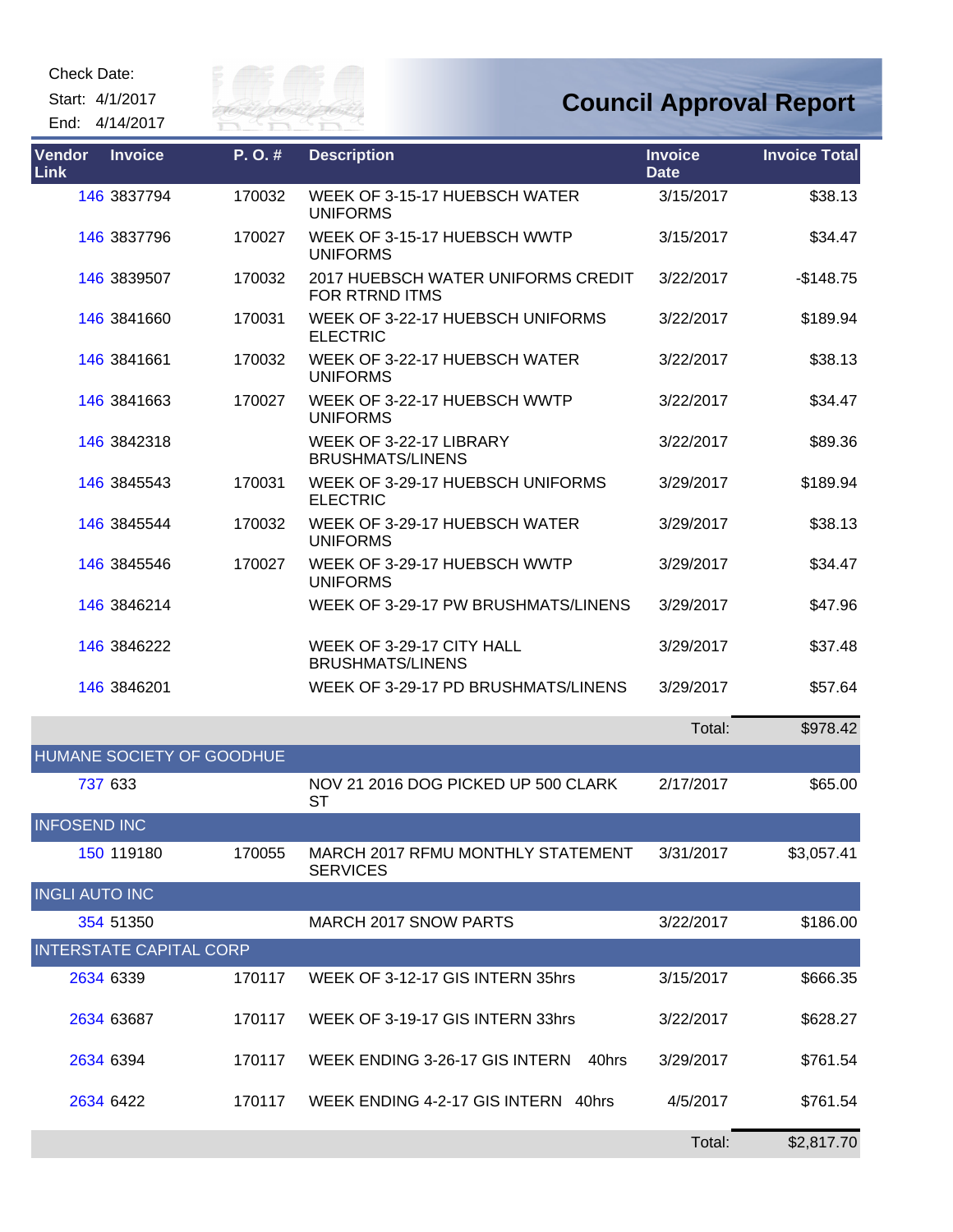| Check Date:                                        |         |                                                                   |                               |                                |
|----------------------------------------------------|---------|-------------------------------------------------------------------|-------------------------------|--------------------------------|
| Start: 4/1/2017<br>End: 4/14/2017                  | City of | VER FAI                                                           |                               | <b>Council Approval Report</b> |
| Vendor<br><b>Invoice</b><br><b>Link</b>            | P.O.#   | <b>Description</b>                                                | <b>Invoice</b><br><b>Date</b> | <b>Invoice Total</b>           |
| <b>J&amp;J GIS LLC</b><br>651 FEB 2017 GIS         | 170057  | FEB 2017 GIS SERVICES 26hrs                                       | 2/28/2017                     | \$117.00                       |
| <b>SERVCS</b><br>651 MAR 2017 GIS<br><b>SERVCS</b> | 170057  | MARCH 2017 GIS SERVICES 35hrs                                     | 3/31/2017                     | \$1,575.00                     |
|                                                    |         |                                                                   | Total:                        | \$1,692.00                     |
| JH LARSON ELECTRICAL COMPANY                       |         |                                                                   |                               |                                |
| 159 S101416441.00<br>1                             |         | FEB 2017 FD CREDIT MEMO FOR RTN<br>S101376429.002                 | 2/16/2017                     | $-$1,138.49$                   |
| 159 S101418597.00<br>1                             |         | FEB 2017 FD HALL LIGHTING<br><b>MAINTENANCE</b>                   | 2/17/2017                     | \$716.00                       |
| 159 S101419984.00                                  |         | FEB 2017 CITY HALL LIGHTING                                       | 2/20/2017                     | \$476.00                       |
| 159 S101423132.00                                  |         | MARCH 2017 LIGHTING CITY HALL                                     | 3/14/2017                     | \$370.69                       |
|                                                    |         |                                                                   | Total:                        | \$424.20                       |
| <b>KNIGHT BARRY TITLE</b>                          |         |                                                                   |                               |                                |
| 2788 885371<br><b>WINTER ST</b><br><b>CLO</b>      |         | POWER PLANT SUBSTATION LAND PSC 360                               | 4/5/2017                      | \$14,927.00                    |
| <b>KNUTSON, JENNIFER</b>                           |         |                                                                   |                               |                                |
| 1211 PER DIEM 4-14-<br>17                          |         | APRIL 2017 WAHI INVSTGTRS CNFRNC<br><b>KOHLER WI</b>              | 2/7/2017                      | \$154.50                       |
| <b>LARRY HARRED</b>                                |         |                                                                   |                               |                                |
| 2566 2017-01                                       |         | <b>BIG READ PRESENTATION</b>                                      | 3/21/2017                     | \$100.00                       |
| <b>LIBRARY REFUNDS &amp; PAYMENTS</b>              |         |                                                                   |                               |                                |
| 995500 2017-04                                     |         | PRESENTATIONS PISTOLS & PETTICOATS                                | 3/14/2017                     | \$200.00                       |
| <b>LOFFLER COMPANIES INC</b>                       |         |                                                                   |                               |                                |
| 182 326194800                                      |         | 3/5-4/5 RF AMBULANCE COPIER                                       | 3/10/2017                     | \$11.00                        |
| 182 20396955                                       |         | APRIL 2017 STANDARD PAYMENT MARCH                                 | 3/27/2017                     | \$148.50                       |
| 182 2490181                                        |         | CITY HALL PRINTERS MONTHLY CONTRACT<br><b>BASE CHRG</b>           | 4/4/2017                      | \$164.64                       |
|                                                    |         |                                                                   | Total:                        | \$324.14                       |
| MCKAHAN, CYNTHIA                                   |         |                                                                   |                               |                                |
| 857 APR 2017<br>PRIMARY EL                         |         | APR 2017 ELCTN 1hr Training/7.5hrs<br>Election@\$8.25             | 4/9/2017                      | \$70.13                        |
| MSA PROFESSIONAL SERVICES, INC.                    |         |                                                                   |                               |                                |
| 1284 r07949009.0#12 160142                         |         | <b>ENGINEERING &amp; CONSTRUCTION SRVCS</b><br><b>THRU 3-4-17</b> | 3/13/2017                     | \$1,184.00                     |
| MUNICIPAL ELECTRIC UTILITIES OF WISCONSIN INC      |         |                                                                   |                               |                                |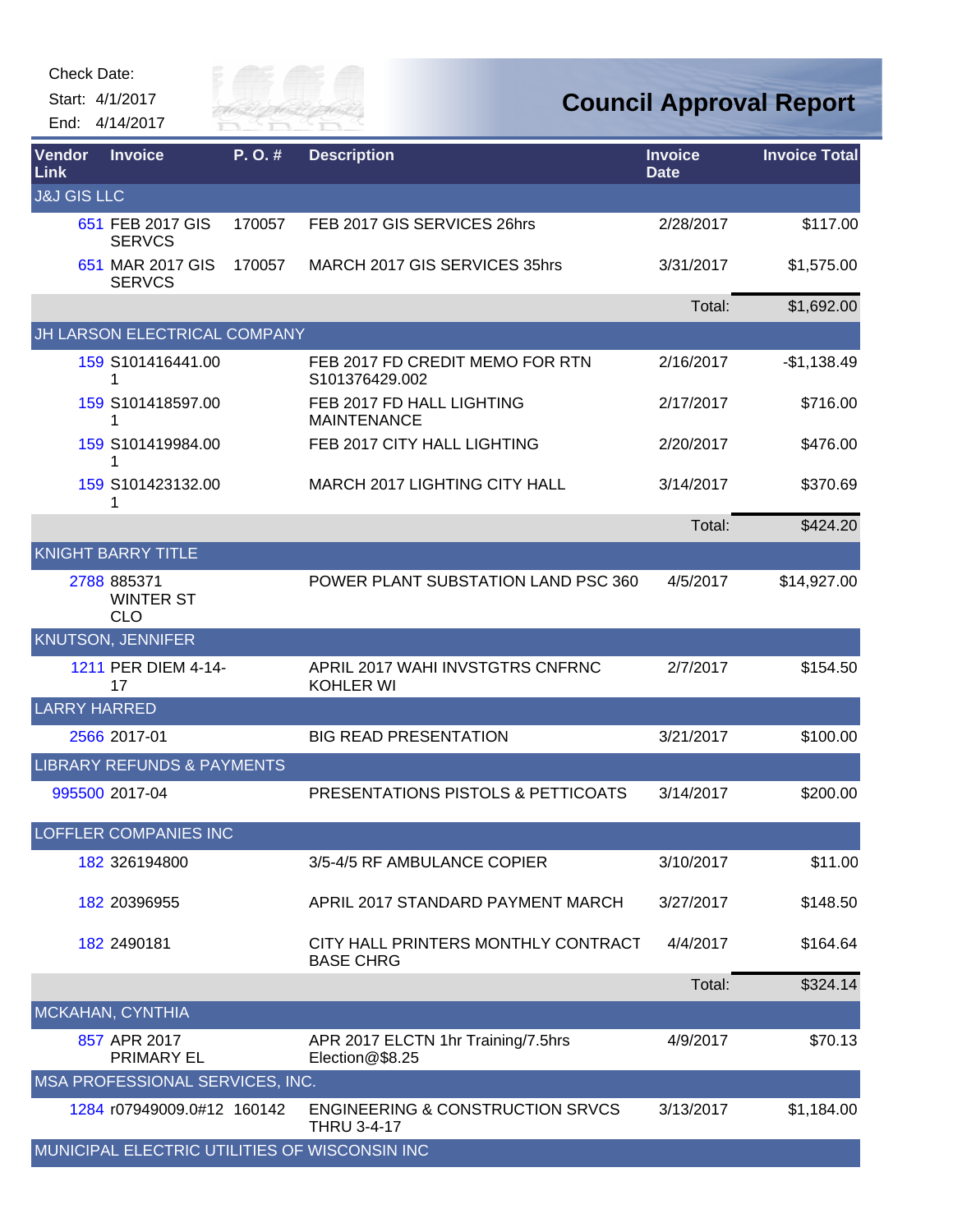| Check Date: |                 |
|-------------|-----------------|
|             | Start: 4/1/2017 |

End: 4/14/2017



## **Council Approval Report**

| Vendor<br>Link         | <b>Invoice</b>                      | P.O.#  | <b>Description</b>                                          | <b>Invoice</b><br><b>Date</b> | <b>Invoice Total</b> |
|------------------------|-------------------------------------|--------|-------------------------------------------------------------|-------------------------------|----------------------|
|                        | 188 704                             |        | FEB 2017 MEUW COLLECTIONS SEMINAR                           | 2/21/2017                     | \$150.00             |
|                        | 188 712                             |        | FEB 2017 MEUW COLLECTIONS SEMINAR                           | 2/23/2017                     | \$150.00             |
|                        | 188 711                             |        | FEB 2017 MEUW COLLECTIONS SEMINAR                           | 2/23/2017                     | \$150.00             |
|                        |                                     |        |                                                             | Total:                        | \$450.00             |
|                        | <b>NAPA STORE 3279011</b>           |        |                                                             |                               |                      |
|                        | 1802 789189                         |        | FEB 2017 FILTERS FOR STREET VEHICLES                        | 2/9/2017                      | \$179.04             |
|                        | NORTHERN STATES POWER COMPANY WI    |        |                                                             |                               |                      |
|                        | 344 539402957                       |        | 2/14/17 to 3/18/17 ELECTRIC BILL<br>PRESCOTT AMB            | 3/20/2017                     | \$278.40             |
|                        | PAYMENT SERVICE NETWORK INC         |        |                                                             |                               |                      |
|                        | 206 149762                          |        | MARCH 2017 PAYMENT PROCESSING FOR<br><b>RFMU</b>            | 4/4/2017                      | \$749.80             |
|                        | PIERCE COUNTY TREASURER             |        |                                                             |                               |                      |
|                        | 210 MARCH 2017                      |        | MARCH 2017 JAIL DWI INTERLOCK                               | 4/4/2017                      | \$917.18             |
|                        | ROBERT HALF INTERNATIONAL           |        |                                                             |                               |                      |
|                        | 775 47676950                        | 170082 | WEEK ENDING 2-3-2017 TEMPORARY<br><b>STAFFING FINANCE</b>   | 2/7/2017                      | \$1,184.00           |
| <b>SAVATREE</b>        |                                     |        |                                                             |                               |                      |
|                        | 772 4285687                         | 170036 | MARCH 2017 City Street Tree Trimming                        | 3/24/2017                     | \$1,140.00           |
| <b>SCHREINER, KERI</b> |                                     |        |                                                             |                               |                      |
|                        | 1059 PER DIEM 4-14-<br>17           |        | APRIL 2017 KANSAS CITY MO PBLC SFTY<br><b>PLNNG CNFRNC</b>  | 3/16/2017                     | \$179.00             |
|                        | <b>SECURITY FINANCIAL BANK</b>      |        |                                                             |                               |                      |
|                        | 12 GC-FEE P<br><b>XIONG</b>         |        | <b>PANHIA XIONG GIFT CARD &amp; FEE</b>                     | 4/7/2017                      | \$54.95              |
|                        | SEWER ASSESSMENT OVERPAYMENT        |        |                                                             |                               |                      |
|                        | 990630 3122-00 9TH<br><b>STREET</b> |        | 3122-00 102 N 9TH ST OVRPYMNT OF<br><b>SEWER ASSESSMENT</b> | 3/27/2017                     | \$332.16             |
|                        | SHRED-IT US HOLDCO, INC             |        |                                                             |                               |                      |
|                        | 2439 8122034266                     | 170054 | MARCH 2017 SHREDDING AT CITY HALL                           | 3/22/2017                     | \$45.80              |
|                        | ST CROIX COUNTY TREASURER           |        |                                                             |                               |                      |
|                        | 252 MARCH 2017                      |        | MARCH 2017 JAIL DWI INTERLOCK                               | 4/4/2017                      | \$290.00             |
| <b>STATE OF WI</b>     |                                     |        |                                                             |                               |                      |
|                        | 259 MARCH 2017                      |        | MARCH 2017 PENALTY ASSESSMENT                               | 4/4/2017                      | \$3,278.60           |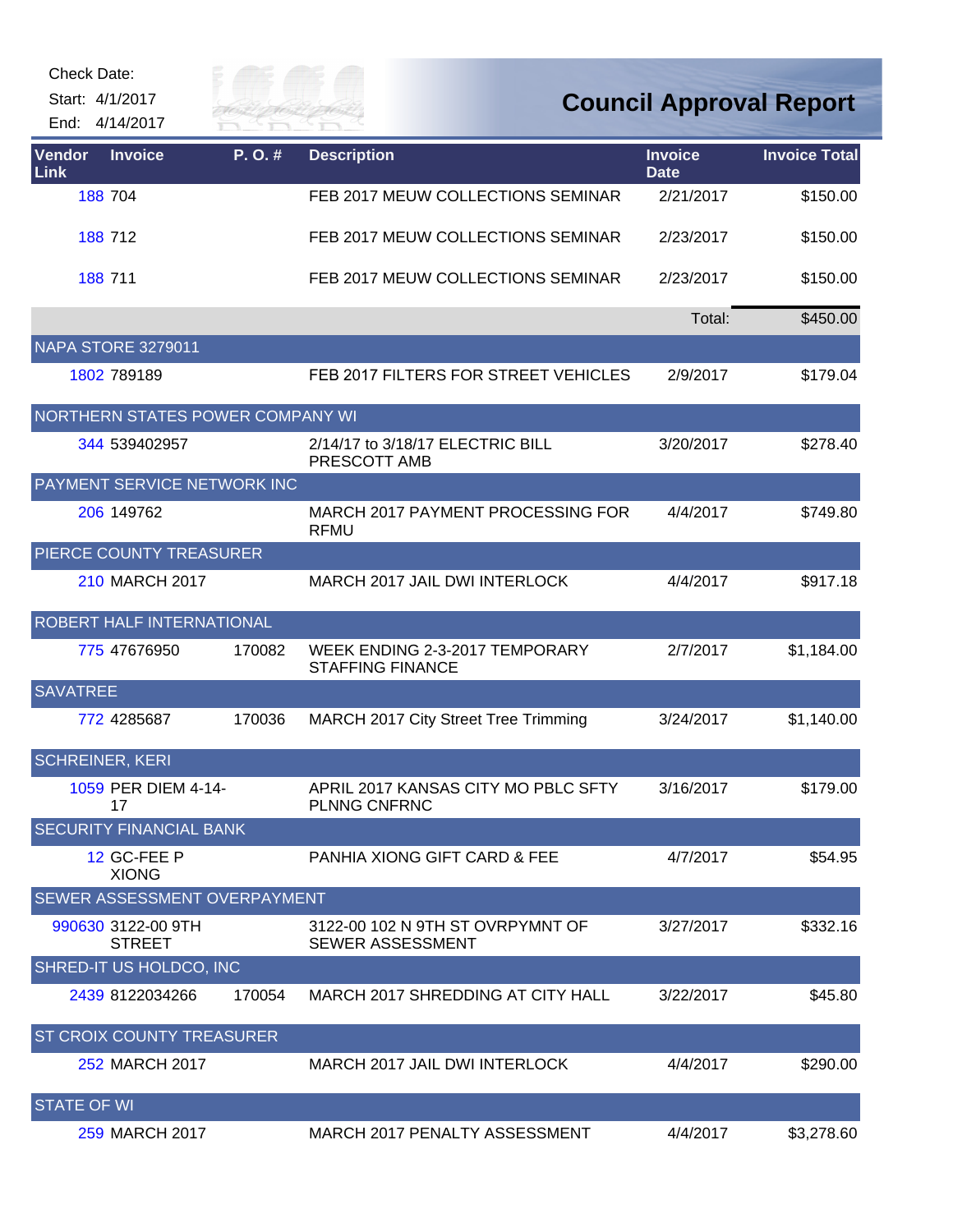| <b>Check Date:</b> |                                   |                        |                                                                        |                               |                                |
|--------------------|-----------------------------------|------------------------|------------------------------------------------------------------------|-------------------------------|--------------------------------|
|                    | Start: 4/1/2017<br>End: 4/14/2017 | City of p<br>RIVER FAI |                                                                        |                               | <b>Council Approval Report</b> |
| Vendor<br>Link     | <b>Invoice</b>                    | P.O.#                  | <b>Description</b>                                                     | <b>Invoice</b><br><b>Date</b> | <b>Invoice Total</b>           |
|                    | <b>STEVENS ENGINEERS</b>          |                        |                                                                        |                               |                                |
|                    | 791 10916                         | 160149                 | <b>PLANNING AND DESIGN SERVICES</b><br>THROUGH 3-18-17                 | 3/24/2017                     | \$143.00                       |
|                    | STUART C IRBY TOOL AND SAFETY     |                        |                                                                        |                               |                                |
|                    | 156 S010079821.00 170104<br>1     |                        | MARCH 2017 ELECTRIC TOOLS                                              | 3/7/2017                      | \$1,256.59                     |
|                    | 156 S009999325.00 170022<br>4     |                        | MARCH 2017 INVENTORY ITEM 3/8 GUY<br>COIL                              | 3/27/2017                     | \$150.00                       |
|                    | 156 s0100005227.00<br>1           |                        | MARCH 2017 GLOVE TESTING                                               | 3/30/2017                     | \$686.08                       |
|                    | 156 S010130655.00<br>1            | 170134                 | <b>APRIL 2017 MINOR MATERIALS</b>                                      | 4/4/2017                      | \$1,020.00                     |
|                    | 156 S010123587.00<br>1            | 170101                 | MARCH 2017 INVENTORY ITEMS RCVD 11<br>OF 12 ITEMS                      | 4/4/2017                      | \$329.45                       |
|                    |                                   |                        |                                                                        | Total:                        | \$3,442.12                     |
|                    | <b>TRANS ALARM INC</b>            |                        |                                                                        |                               |                                |
|                    | 557 300321552                     | 170002                 | MARCH 2017 COMPLETE CARD ACCESS                                        | 3/31/2017                     | \$8,404.51                     |
|                    | 557 94421788                      |                        | 2017 MONITOR CREDIT & MONITORING VIA<br><b>CELL PH CHRG</b>            | 4/3/2017                      | \$179.40                       |
|                    | 557 94421789                      |                        | <b>QRTLY TOTAL CONNECT &amp; SECURITY</b><br><b>MONITOR VIA INTRNT</b> | 4/3/2017                      | \$119.85                       |
|                    |                                   |                        |                                                                        | Total:                        | \$8,703.76                     |
|                    | US BANK NATIONAL ASSOC            |                        |                                                                        |                               |                                |
|                    | 284 4591198 -2009A                |                        | PAYING AGENT FEES FOR WI GO<br>REFUNDING BONDS 2009A                   | 3/24/2017                     | \$450.00                       |
|                    | 284 4591303 -<br>2012A            |                        | PAYING AGENT FEES WI TAXABLE GO<br>RFNDNG BONDS 2012A                  | 3/24/2017                     | \$450.00                       |
|                    | 284 MARCH 2017 P<br><b>CARDS</b>  |                        | <b>MARCH 2017 PURCHASE CARDS</b>                                       | 3/27/2017                     | \$99,094.99                    |
|                    |                                   |                        |                                                                        | Total:                        | \$99,994.99                    |
|                    | USIC LOCATING SERVICES LLC        |                        |                                                                        |                               |                                |
|                    | 286 224021                        | 170070                 | FEB 2017 LOCATING STORM / SANITARY                                     | 3/10/2017                     | \$190.98                       |
|                    | 286 224020                        | 170068                 | FEB 2017 LOCATING WATER / ELECTRIC                                     | 3/10/2017                     | \$397.10                       |
|                    |                                   |                        |                                                                        | Total:                        | \$588.08                       |